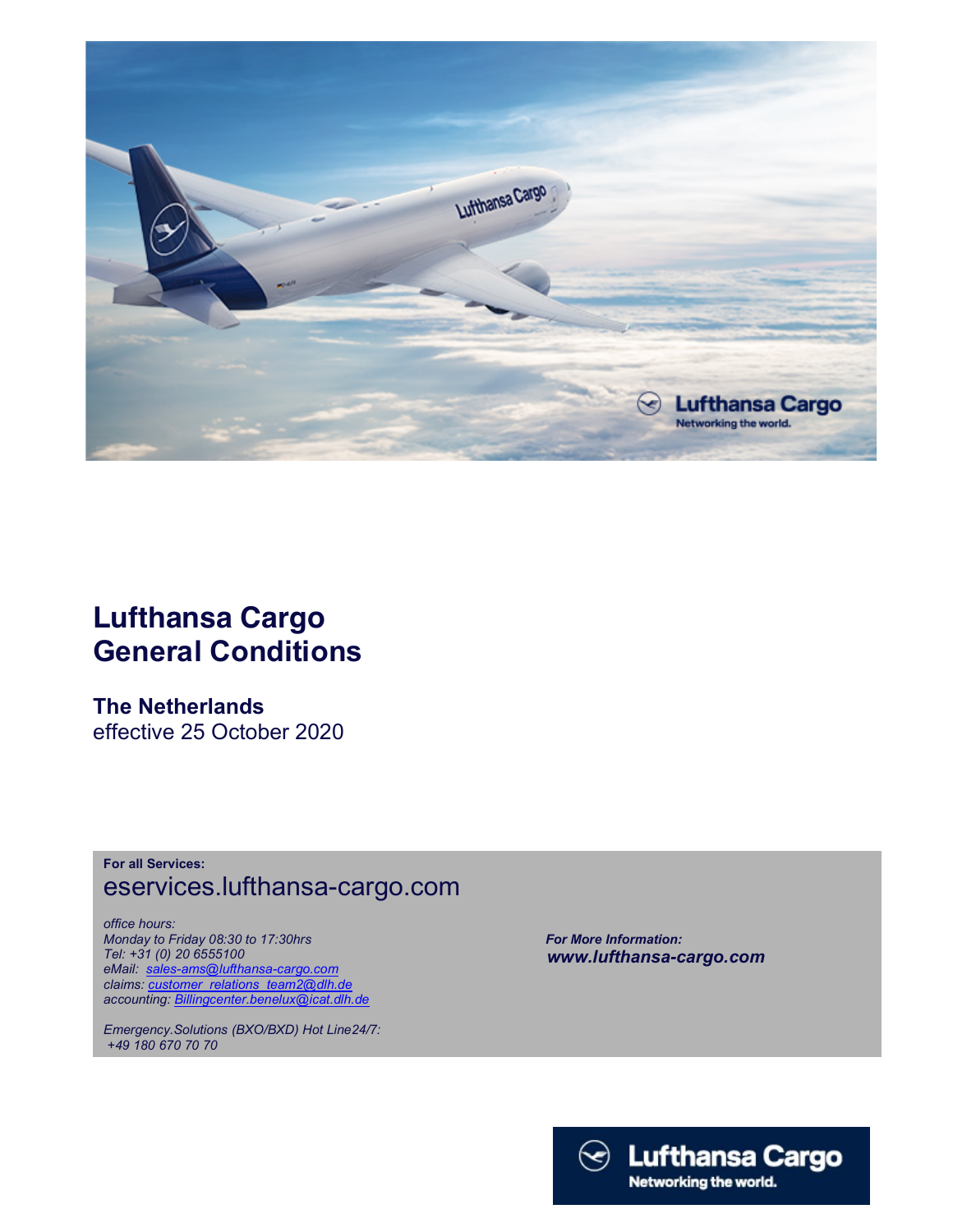Until further notice from Lufthansa Cargo the present Standard Rate Sheet (SRS) WI 2020/21 is valid from October,25 2020 (based on Air Waybill (AWB) issue date).

The rates listed are net/net per kilogram chargeable weight in local market currency (EUR) excluding commissions, surcharges, taxes and fees. The applicable rates and surcharges will be charged based on AWB issue date.

The rates shown are valid on LH, EW, OS, SN and XQ routings and on our JV destinations on NH, UA and CX routings only, unless indicated otherwise. For destinations not listed in our SRS, TACT or industry rates for origin/destination apply.

Rates are based on weight/volume ratio 1:6 (kilogram/liter). Different rates may apply for cargo with lower- and/or higher density.

Rates displayed on the AWB must not be lower than the minimum rate level published in this SRS.

Option1 (in case only td.Pro and td.Flash Rates are listed explicitly):

The SRS applies to General Cargo only. Special Products, including rate details, are listed under "Special Products Rates" within this document.

Option2 (in case more products than td.Pro and td.Flash are listed explicitly):

The SRS applies to General Cargo and dedicated Special Products. Rate details for further Special Products are listed under "Special Products Rates" within this document.

Lufthansa Cargo disclaims any liability for typing errors or misprints with respect to any rates published in this SRS.

Lufthansa Cargo reserves the right to change rates, additional fees and/or conditions whenever it becomes necessary. Furthermore, Lufthansa Cargo reserves the right to apply increases and/or fees at any time. In such cases, Lufthansa Cargo is entitled to terminate the SRS with immediate effect.

This SRS is to be treated as confidential and must not be passed to third parties. The Conditions of Carriage specified on the reverse side of the AWB and the IATA Multilateral Agreement apply to any transport.

The exclusive place of jurisdiction is Frankfurt/Main, Germany. The law of the Federal Republic of Germany applies exclusively, without reference to the choice of law provisions thereof.

 Embargoes or restrictions to any destination have to be checked prior to booking. For shipments that cannot be booked electronically, please contact our Service Center.

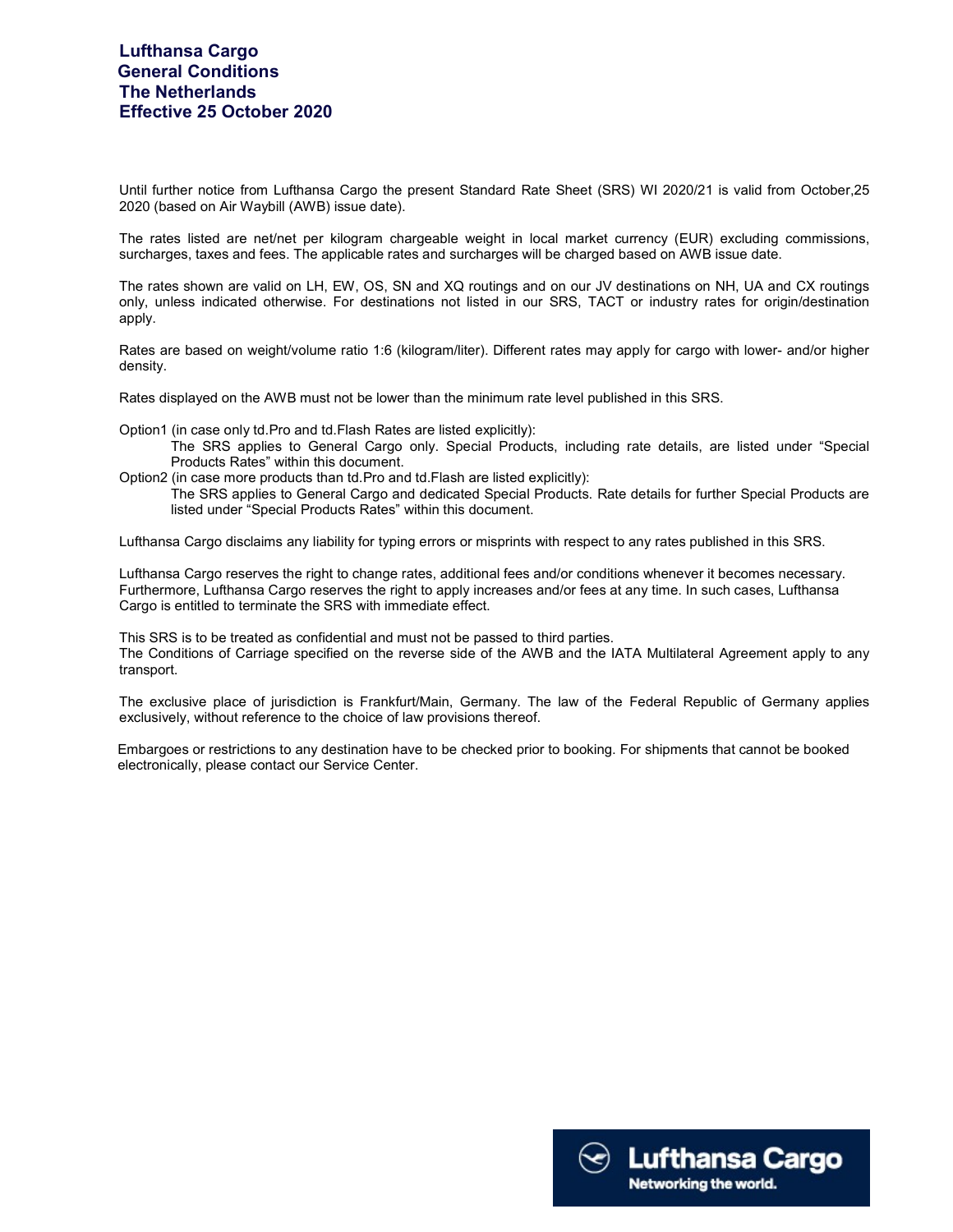Note: e-Bookable consignments below 300KG shall be booked through e-Channels only.

## FEES AND SURCHARGES

- 1. Administration fee: in case LCAG needs to arrange overfly, transit and/or import permits on behalf of shipper, € 500 per AWB will be charged.
- 2. For POD (Proof of delivery) requests a fee of €60 per AWB will be charged.
- 3. For LC (Landing certificate) requests a fee of € 35 per AWB will be charged.
- 4. A) In case a routing is terminated at any European LCAG Hub, freight charges of € 0,25+ASC p/kg (MIN.€ 45+ASC) are due and an administration fee of € 100 will be charged (storage- and/or special handling charges excluded). B) In case a shipment must be returned ex any European LCAG Hub to the station of origin, freight charges of € 0,50+ASC p/kg (MIN.€ 45+ASC) are due and an administration fee of € 100 will be charged (storage- and/or special handling charges excluded).
- 5. HAWB (House Air Waybill) transmission by the forwarder is required for all consolidated shipments worldwide. Following fees apply (AAMS fee): A) € 2 per HAWB for every electronic data transmission.  $B$ )  $\in$  12 per HAWB for manual disposal with hardcopies.
- 6. In case of NO SHOW (shipment exceeding 500kgs chargeable weight) or weight reduction (reduction of more than 500kgs chargeable weight) not reported to Lufthansa Cargo prior to latest acceptance time (LAT) a fee of € 0,25 p/kg chargeable weight will be applied.
- 7. Fees and surcharges as per www.lufthansa-cargo.com/charges-fees apply, unless stated otherwise within these General Conditions.
- 8. Cool/td incident report: a fee of  $\epsilon$  300 applies for requesting a detailed analysis of temperature excursions and the resulting report hereof.
- 9. For Pharmaceuticals / Pharmaceutical Products (PIL) a check fee of € 25 per AWB will be charged.
- 10. For Live Animals (Live/td / AVI) delivered at AMS a check fee of € 45 per AWB will be charged.
- 11. For shipments delivered on Paper AWB (non EAW/EAP) a fee of € 12 will be charged.
- 12. A manual booking fee of € 12 per Air Waybill will be charged for all td.Flash and td.Pro bookings initially processed by the Lufthansa Cargo Customer Service or Service Center.
- 13. For Dangerous Goods (DGR) following "Re-Check" Fees apply: 1. Radioactive in excepted packages / DGR in excepted quantities + RDS / dry Ice (ICE)  $\epsilon$  30 2. All other DGR  $€ 60 + piece$  fee